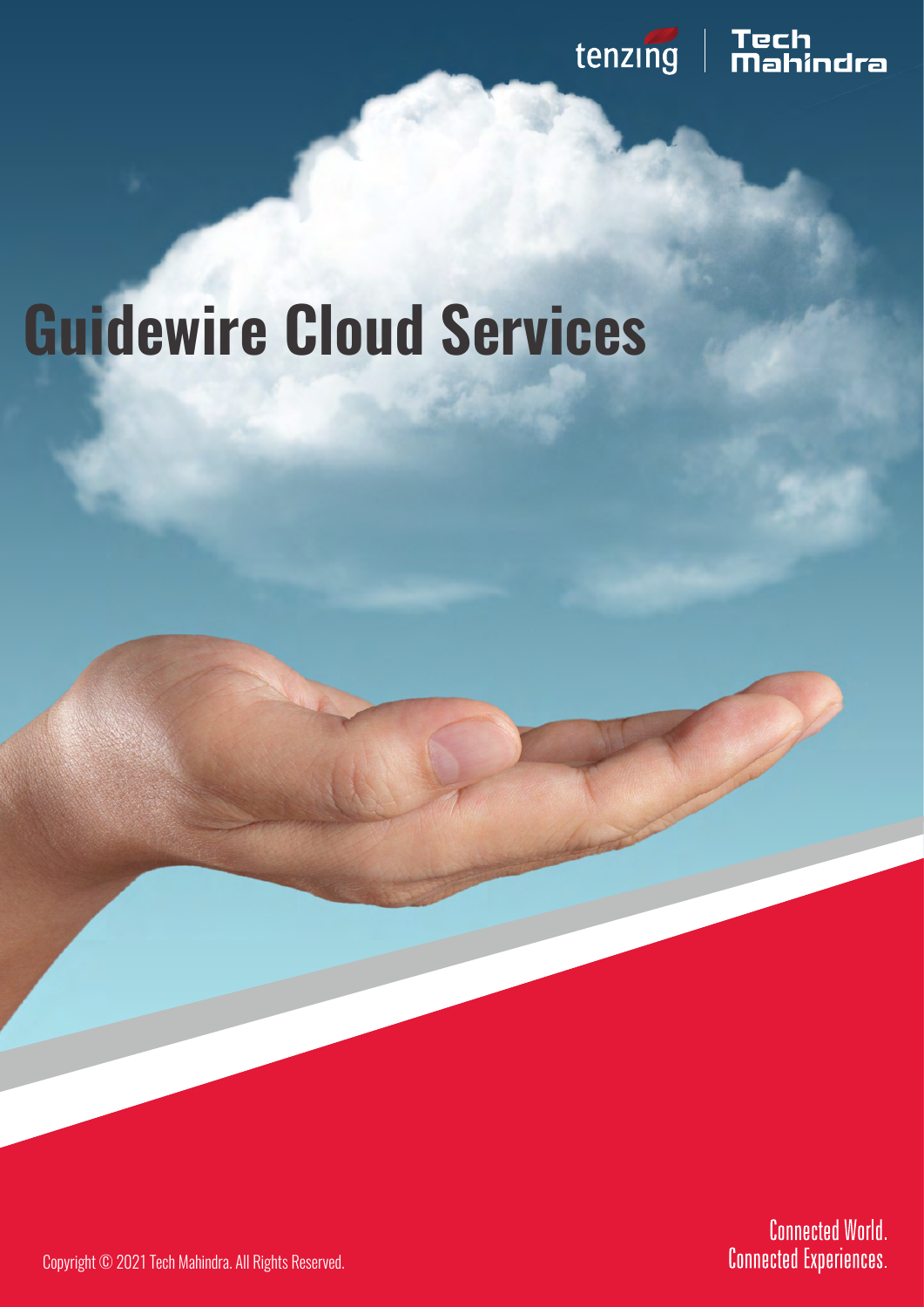

## What are the largest insurers of the world struggling with?



### Faster time to launch

How to launch new products faster to meet customer demands



**Business** 

#### Omni-channel sales and support

Customers are going online. So should insurers when it comes to distribution, billing, payments, and eventually, claims reporting and settlement



#### Innovation

Breaking the norm with innovation like user/behavior based pricing, video risk assessment, straight through settlement, and more





#### Too much software

Every branch uses different platforms which makes it difficult to centralize data, leading to repetition in effort, and poor customer service



Technology

#### Legacy Systems

How do you even get relevant new technology upgrades much needed for growth and savings when the existing legacy system won't allow it?



#### Siloed on-premise platforms

Now everyone needs access from everywhere and real time updated systems are a must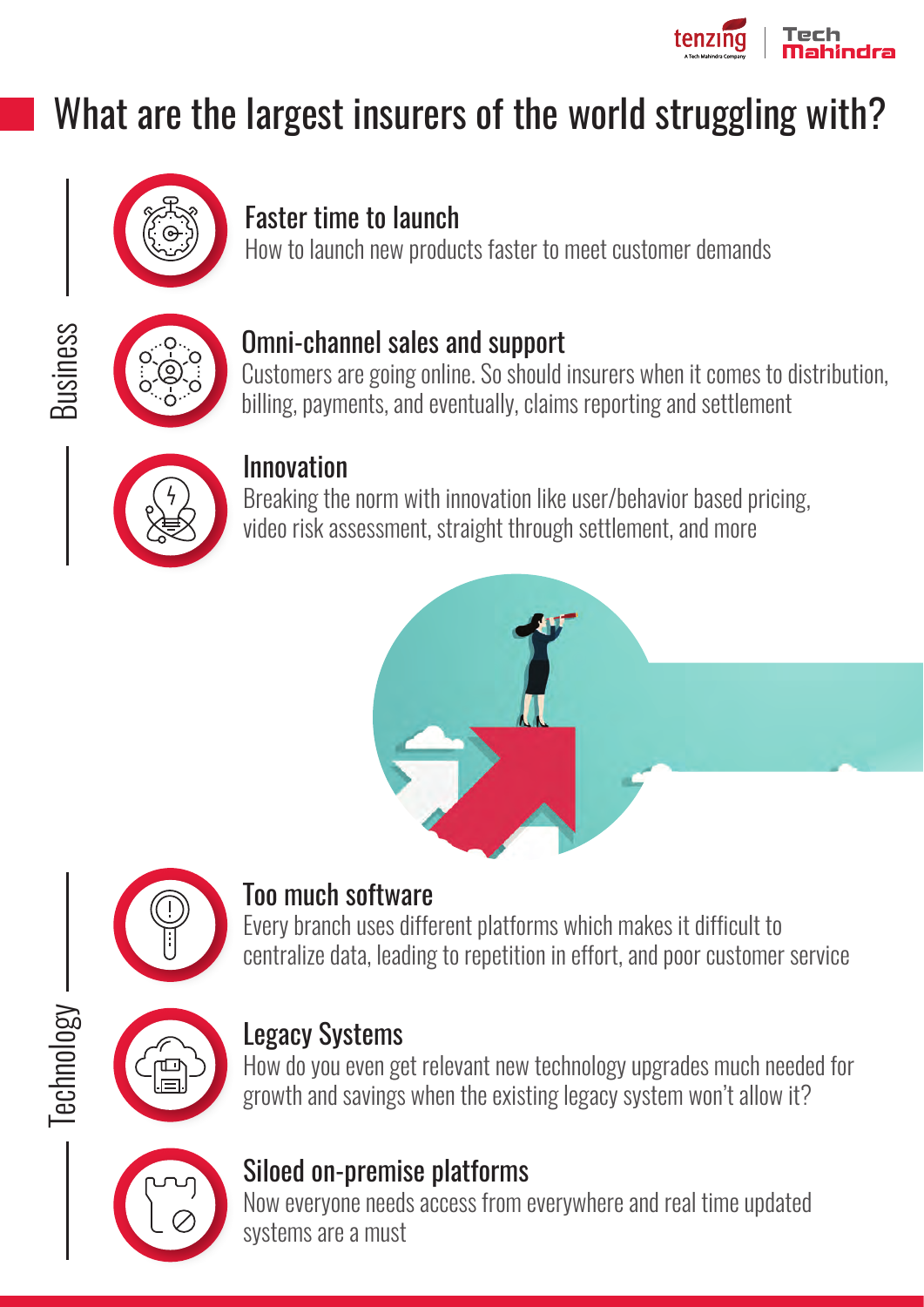

### Cloud Services

#### **Overview**

We have expertise around the building blocks around infrastructure: Applications, Server Hardware, O/S, Virtualisation, SAN, Storage, Network LAN/WAN, Switching, Firewalls and the Shift to Cloud-based Deployments. Our Cloud capabilities: IaaS, PaaS, SaaS.



1

Steps of the

Migration

Framework

amazon **Microsoft Azure** 

 $\left( \left\| \cdot \right\| \right)$ 

#### Guidewire Assessment

We utilise a cloud migration framework to assess our customer's suitability for migration to the Guidewire Cloud. Our cloud migration framework is a six-step approach for a successful Guidewire Cloud adoption.



Governance: Understand enterprise governance model.

#### Portfolio Discovery, Planning, and Assessment Phase:

a) Identify the applications for migration, interdependencies, and the complexity level of migration.

b) Define a roadmap.

c) In this phase, understand the key force factors that help to make the correct architecture decisions for the Guidewire Cloud adoption model.

Selection of Migration Pattern: Based on the inputs from the assessment phase, select the cloud adoption model from the Tenzing cloud migration pattern catalogue.

Solution Architecture: In this phase, define the solution architecture from the perspective of business, technology, integration, security, and operations. Based on the cloud migration pattern selection, focus on the areas of solution architecture where there are major impacts. Provide recommendations on areas that will need to change for Guidewire Cloud conformity.



6

5

2

3

4

Define Cost and Resource Utilisation model: In this phase define a cost and resource optimisation model.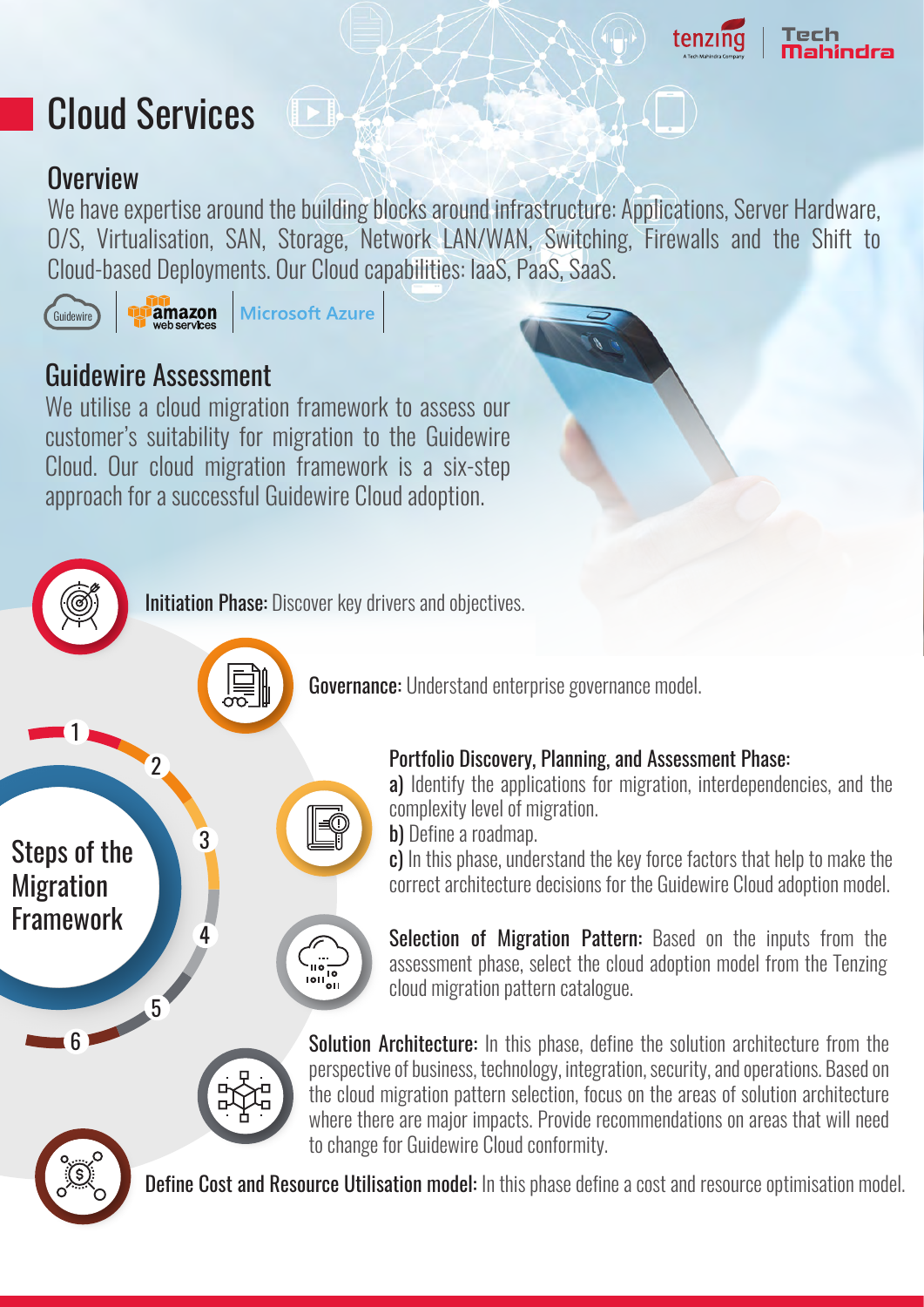### Success story



#### First in ANZ region to complete a Banff release on Guidewire cloud platform

#### Background and Challenge

New Zealand based insurer provides domestic and commercial insurance for Toyota vehicles.

In 2020, they started a comprehensive program to replace their legacy systems with the full-suite Guidewire Cloud platform.

The insurer also introduced a new financial management system and document production services using SmartCOMMTM.

They wanted to retain a complex integration with Toyota agents whereby policy information could be exchanged at the time of purchase via web services.





#### Our involvement

We were engaged to deliver the program providing Guidewire Cloud expertise across the full suite for the Banff release. This has involved certifying the entire delivery team for cloud implementation across all streams.

The programme is currently in development with stabilization imminent. We are working closely with Guidewire Cloud architecture and assessment services to perform on-going health checks and audits.